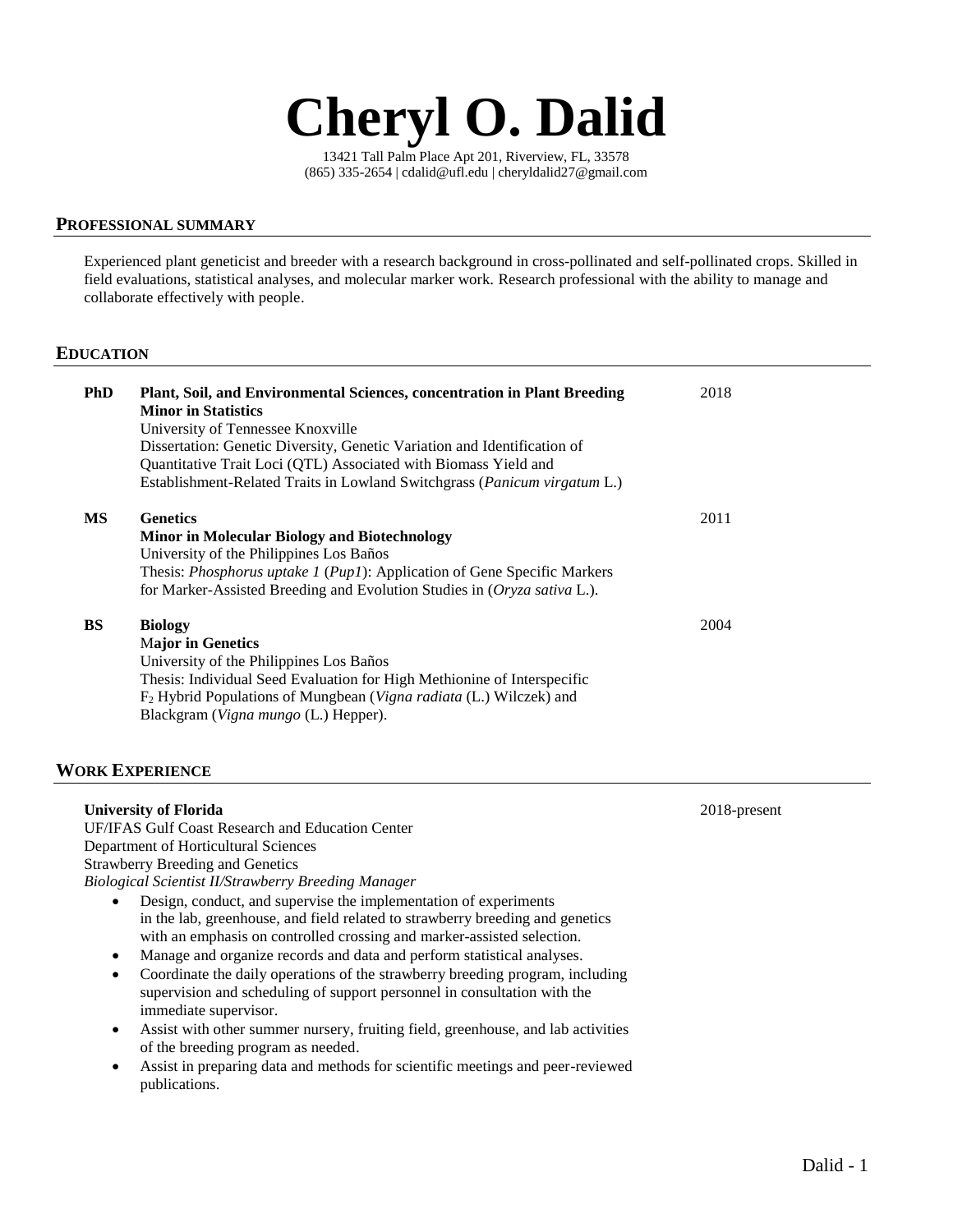# **WORK EXPERIENCE, CONT.**

| <b>University of Tennessee Knoxville</b><br>2018<br>Department of Plant Sciences<br>Soybean Breeding                                                                                                                                                                                                                                                                                                                                                                                                                                                                                                                                                                                                                                                                                                                                       |           |
|--------------------------------------------------------------------------------------------------------------------------------------------------------------------------------------------------------------------------------------------------------------------------------------------------------------------------------------------------------------------------------------------------------------------------------------------------------------------------------------------------------------------------------------------------------------------------------------------------------------------------------------------------------------------------------------------------------------------------------------------------------------------------------------------------------------------------------------------|-----------|
| Research Aide<br>Assist in soybean field operations such as seed packaging, field lay-outing, and planting.<br>$\bullet$<br>Assist in leaf sample collection and DNA extraction.<br>$\bullet$<br>Assist in data collections and statistical analyses.<br>$\bullet$                                                                                                                                                                                                                                                                                                                                                                                                                                                                                                                                                                         |           |
| <b>University of Tennessee Knoxville</b><br>Department of Plant Sciences<br>Bioenergy/Biomass Feedstock Breeding and Genetics<br>Graduate Research Assistant<br>Evaluate genetic diversity among lowland switchgrass based on<br>$\bullet$<br>microsatellite markers (SSR).<br>Assess genetic variation and estimate expected genetic gain in lowland switchgrass.<br>$\bullet$<br>Identify QTLs and molecular markers associated with establishment -related<br>$\bullet$<br>traits using a NAM (Nested Association Mapping) population.<br>Write and present data in scientific meetings and peer-reviewed publications.<br>$\bullet$                                                                                                                                                                                                    | 2013-2017 |
| <b>International Rice Research Institute (IRRI)</b><br>Plant Breeding, Genetics, and Biotechnology Division,<br>Candidate Genes for Tolerance to Abiotic Stresses Group,<br>Molecular Breeding Laboratory<br>Researcher<br>Project: Stress-tolerant Rice for Africa and South Asia<br>Develop new Phosphorus uptake 1 (Pup1) breeding<br>populations using marker-assisted selection and field evaluations.<br>Analyze phylogeny of the <i>Pup1</i> locus by PCR analyses<br>$\bullet$<br>of wild rice using gene specific markers.<br>Set up and monitor field experiments, data collections and<br>$\bullet$<br>statistical analyses, as well as production of pure and high quality seeds of the<br>breeding materials.<br>Assist in preparing data and methods for scientific meetings and peer-reviewed<br>$\bullet$<br>publications. | 2008-2013 |
| Plant Industrial Division, Fungi and Plants Co. Ltd.<br>Doan-myeon, Jeungpyeong-gun, Chungcheongbuk-do, South Korea<br>Researcher<br>Assist in marker-assisted selection using microsatellite markers (SSR)<br>$\bullet$<br>in pepper breeding populations.<br>Collect phenotypic data from greenhouse plants.<br>٠                                                                                                                                                                                                                                                                                                                                                                                                                                                                                                                        | 2008      |
| <b>International Rice Research Institute (IRRI)</b><br>Plant Breeding, Genetics, and Biotechnology Division,<br>Rainfed Lowland, Aerobic and Upland Rice Breeding Group,<br>Molecular Marker Applications Laboratory<br>Research Technician II<br>Project: Enhancing Rice- Drought Project<br>Perform high-throughput molecular marker genotyping of<br>rice breeding populations for drought tolerance.<br>Assist in field data collections and manage leaf collections and DNA extractions.<br>٠<br>Assist in data preparation for scientific meetings and peer-reviewed<br>٠<br>publications.<br>Oversee activities of scholars and co-technician during laboratory experiments.                                                                                                                                                        | 2005-2007 |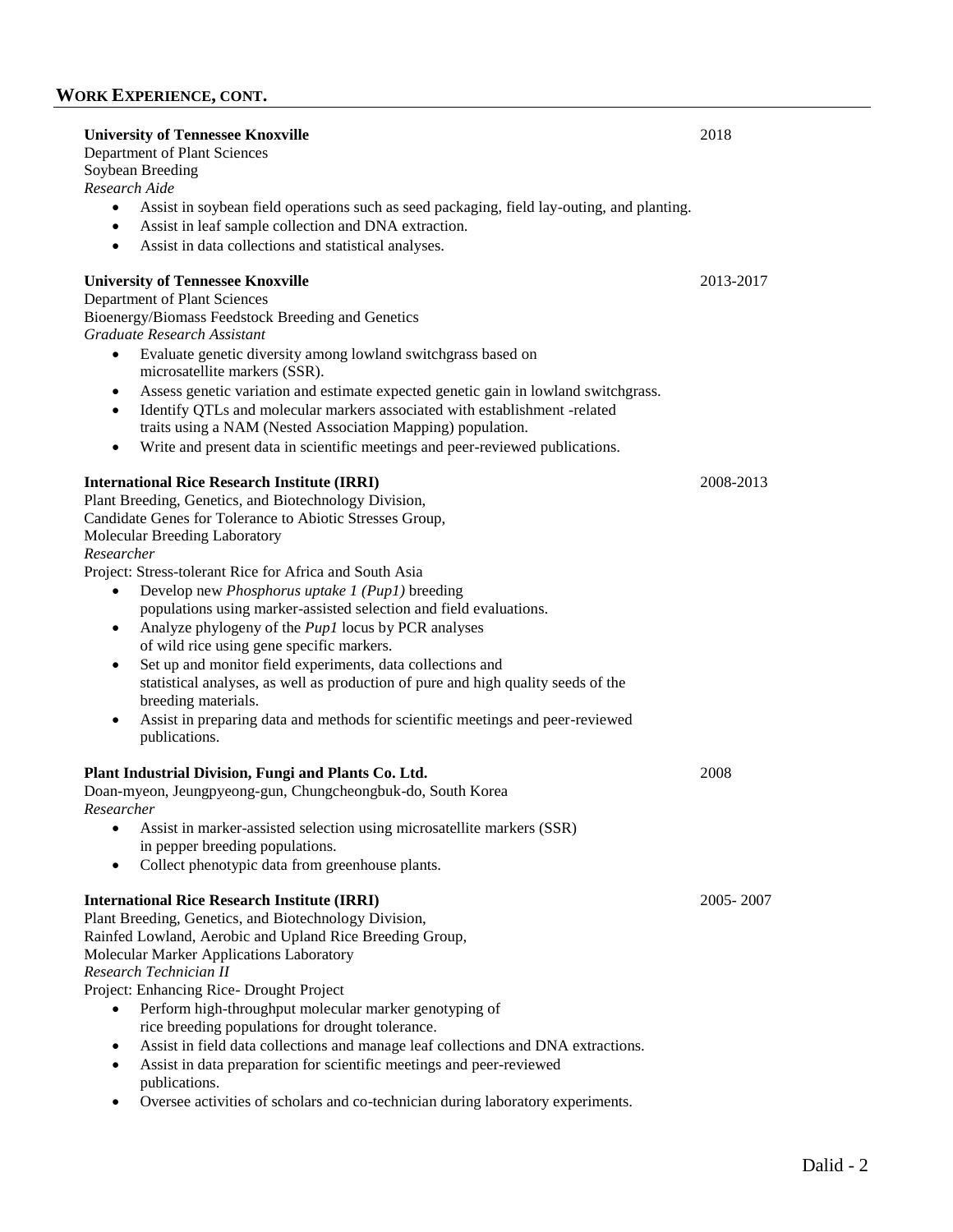| World Vegetable Center (AVRDC)<br>Shanhua, Tainan, Taiwan                                                                                                                                                                                                                                          | 2003 |
|----------------------------------------------------------------------------------------------------------------------------------------------------------------------------------------------------------------------------------------------------------------------------------------------------|------|
|                                                                                                                                                                                                                                                                                                    |      |
| Undergraduate Intern<br>Evaluate seeds through chemical analysis for high methionine of<br>$\bullet$<br>interspecific $F_2$ hybrid populations of mungbean ( <i>Vigna radiata</i> (L.) Wilczek)<br>and blackgram (Vigna mungo (L.) Hepper).<br>Analyze data for thesis documentation.<br>$\bullet$ |      |
| <b>TEACHING EXPERIENCE</b>                                                                                                                                                                                                                                                                         |      |

| <b>University of Tennessee Knoxville</b><br>Department of Plant Sciences                            | Spring 2016 |
|-----------------------------------------------------------------------------------------------------|-------------|
| Graduate Teaching Assistant - Agroecology<br><b>University of Tennessee Knoxville</b>               | Fall 2015   |
| Department of Plant Sciences<br><i>Graduate Teaching Assistant</i> – Introduction to Plant Breeding |             |
| International Rice Research Institute (IRRI)                                                        | $24$ Nov-   |
| Training Center, College, Los Baños, Laguna, Philippines                                            | 05 Dec 2008 |
| <i>Resource Person</i> – Marker Assisted Selection (MAS) in Rice: Theory, Practice, and Application |             |

#### **PUBLICATIONS AND PRESENTATIONS**

#### *Refereed Journal Publications*

**Dalid, C.O.**, A.M. Saxton, F.L. Allen, V.R. Pantalone, S. Nayak, and H.S. Bhandari. 2018. Genetic Variation and Expected Per Cycle Biomass Yield Gain in Lowland Switchgrass (*Panicum virgatum* L.). *Crop Science.* doi:10.2135/cropsci2018.01.0026

Bhandari, H.S., S. Nayak, **C.O. Dalid** and V.R. Sykes. 2017. Biomass Yield Heterosis in Lowland Switchgrass. *Crop Science.* 57: 2015-2023. doi:10.2135/cropsci2017.02.0080.

Pariasca-Tanaka J., J.H. Chin, K.N. Dramé, **C. Dalid**, S. Heuer, and M. Wissuwa. 2014. A novel allele of the P-starvation tolerance gene OsPSTOL1 from African rice (*Oryza glaberrima* Steud) and its distribution in the genus *Oryza*. *Theoretical and Applied Genetics.* 127:1387-98.

Gamuyao, R., J.H. Chin, J. Pariasca-Tanaka, P. Pesaresi, S. Catausan, **C. Dalid**, I. Slamet- Loedin, E.M. Tecson-Mendoza, M. Wissuwa, and S. Heuer. 2012. The protein kinase OsPSTOL1 from traditional rice confers tolerance of phosphorus deficiency. *Nature.* 488(7412):535-9.

Chin, J.H., R. Gamuyao, **C. Dalid**, M. Bustamam, J. Prasetiyono, S. Moeljopawiro, M. Wissuwa, and S. Heuer. 2011. [Developing Rice with High Yield under Phosphorus deficiency:](http://www.mendeley.com/research/developing-rice-high-yield-under-phosphorus-deficiency-pup1-sequence-application-1-w-oa/) *Pup1* sequence to application. *Plant physiology.* 156: 1202- 16.

Venuprasad, R., **[C. Dalid](http://www.springerlink.com/content/?Author=C.+O.+Dalid)**, M. Del Valle, D. Zhao, M. Espiritu, M.T. Sta Cruz, M. Amante, A. Kumar, and G.N. Atlin. 2009. Identification and characterization of large-effect quantitative trait loci for grain yield under lowland drought stress in rice using bulk- segregant analysis. *Theoretical and Applied Genetics*. 120:177-190.

Venuprasad, R., [M.E. Bool,](http://www.springerlink.com/content/?Author=M.+E.+Bool) **[C. Dalid](http://www.springerlink.com/content/?Author=C.+O.+Dalid)**, [J. Bernier,](http://www.springerlink.com/content/?Author=J.+Bernier) [A. Kumar,](http://www.springerlink.com/content/?Author=A.+Kumar) and [G.N. Atlin.](http://www.springerlink.com/content/?Author=G.+N.+Atlin) 2009. [Genetic loci responding to two cycles of](http://www.mendeley.com/c/3982289903/p/5871903/venuprasad-2009-genetic-loci-responding-to-two-cycles-of-divergent-selection-for-grain-yield-under-drought-stress-in-a-rice-breeding-population/)  [divergent selection for grain yield under drought stress in a rice breeding population.](http://www.mendeley.com/c/3982289903/p/5871903/venuprasad-2009-genetic-loci-responding-to-two-cycles-of-divergent-selection-for-grain-yield-under-drought-stress-in-a-rice-breeding-population/) *Euphytica.* 167:261-269.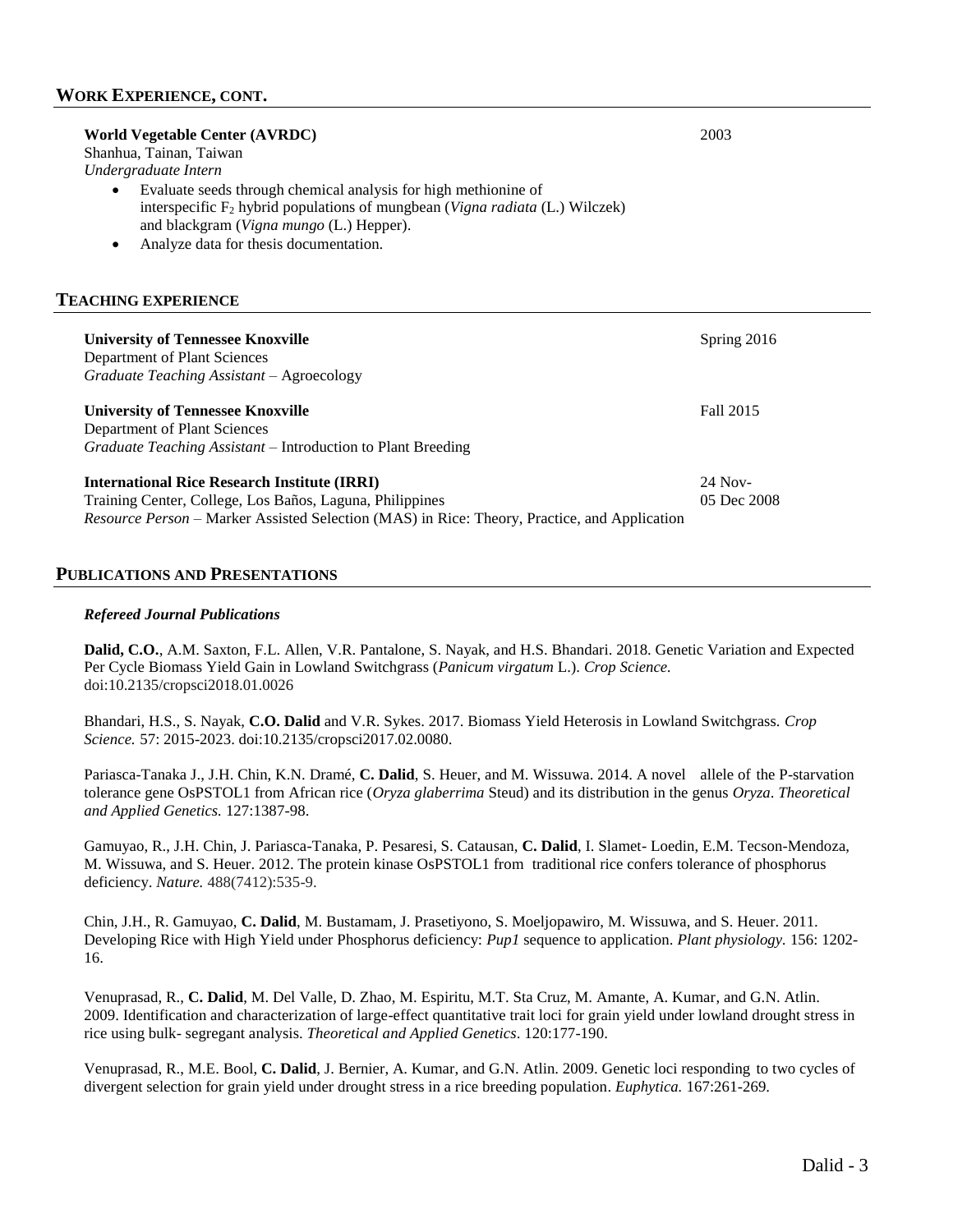# **PUBLICATIONS AND PRESENTATIONS, CONT.**

# *Conference Presentations (Oral)*

**Dalid, C.**, J.H. Chin, J. Prasetiyono, M. Bustamam, S. Moeljopawiro, R.L. Gamuyao, S. Catausan, M. Wissuwa, and S. Heuer. 2012. Molecular breeding applications of the major QTL for tolerance to phosphorus deficiency, *Pup1*. *42nd Scientific Conference of the Crop Science Societies of the Philippines (CSSP).* 16-21 April 2012. Puerto Princesa City, Palawan, Philippines.

# *Conference Presentations (Poster)*

**Dalid, C.,** S. Nayak, F. Chen, V. Pantalone, A. Saxton, F. Allen, and H. Bhandari. 2016. Genetic variation and estimation of ethanol yield of Alamo half-sib families. *ASA, CSSA, and SSSA International Annual Meeting*. 6-9 November 2016. Phoenix, Arizona.

**Dalid, C.,** K. Chekhovskiy, S. Nayak, M. Saha, and H. Bhandari. 2016. Diversity among lowland switchgrass (*Panicum virgatum* L.) based on microsatellite markers (SSR). 2016. *National Association of Plant Breeders Annual Meeting*. 15-18 August 2016. Raleigh, North Carolina.

**Dalid, C.,** K. Chekhovskiy, S. Nayak, M. Saha, and H. Bhandari. 2015. Genetic diversity analysis of lowland switchgrass (*Panicum virgatum* L.) using SSR (Simple Sequence Repeats) markers. *Switchgrass III: Prairie and Native Grass International Conference*. 30 September- 2 October 2015. Knoxville, Tennessee.

**Dalid, C.,** J. Hentchel, W. Carmack, A. Aust, F. Allen, and H. Bhandari. 2014. Phenotypic Selection Improves Biomass Yield of an Alamo Population of Switchgrass. *ASA, CSSA, and SSSA International Annual Meeting*. 2-5 November 2014. Long Beach, California.

**Dalid, C.**, R.L. Gamuyao, N. Hidayatun, S. Catausan, J. Prasetiyono, S. Moeljopawiro, J. Pariasca-Tanaka, M. Wissuwa, J.H. Chin, and S. Heuer. 2013. Breeding for Phosphorus Deficiency Tolerance. *Plant and Animal Genome Asia Conference*. 17-19 March 2013. Singapore, Singapore.

Gamuyao, R.L., J.H. Chin, J. Pariasca-Tanaka, P. Pesaresi, S. Catausan, **C. Dalid**, M. Wissuwa, and S. Heuer. 2012. The Rice Protein Kinase *OsPSTOL* is an Enhancer of Root Growth. *10th International Symposium of Rice Functional Genomics*. 26-29 November 2012. Chiang Mai, Thailand.

**Dalid, C.,** R.L. Gamuyao, J. Prasetiyono, S. Heuer, and J.H. Chin. Development of breeding lines with a major QTL for phosphorus deficiency tolerance *(Pup1)* through marker-assisted backcrossing in rice. *Annual Conference of the Korean Society for Plant Biotechnology.* 7-8 June 2012. Chungbuk University, Cheongju, South Korea.

Gamuyao, R.L., J.H. Chin, J. Pariasca-Tanaka, P. Pesaresi, S. Catausan, **C. Dalid**, M. Wissuwa, and S. Heuer. 2012. The Protein Kinase *Phosphorus Starvation Tolerance 1 (OsPSTOL1)* Gene in the *Phosphorus Uptake 1 (Pup1)* Locus Confers Pdeficiency Tolerance. *42nd Scientific Conference of the Crop Science Societies of the Philippines (CSSP).* 16-21 April 2012. Puerto Princesa City, Palawan, Philippines.

**Dalid, C.**, R.L. Gamuyao , M. Bustamam, J. Prasetiyono, S. Moeljopawiro, J.H. Chin, and S. Heuer. 2012. Development of *indica*-Pup1 introgression lines through marker-assisted backcrossing. *12th Scientific Congress of the Society for the Advancement of Breeding Research in Asia and Oceania (SABRAO)*. 13-16 January 2012. Chiang Mai, Thailand.

Chin, J.H., R.L. Gamuyao, **C. Dalid**, M. Bustamam, J. Prasetiyono, S. Moeljopawiro, M. Wissuwa, and S. Heuer. 2011. *Pup1* sequence to molecular marker application: High yielding rice under low phosphorus. *9 th International Symposium of Rice Functional Genomics*. 7-9 November 2011. Academia Sinica, Taipei, Taiwan.

**Dalid, C.**, J.H. Chin, R.L. Gamuyao, M. Wissuwa, and S. Heuer. 2011. *Phosphate uptake 1* (*Pup1*): Applications of genespecific markers for breeding and evolution studies. *21th Scientific Conference of the Federation of Crop Science Societies of the Philippines (FCSSP).* 9-14 May 2011. Legazpi City, Philippines.

**Dalid C.**, J.H. Chin, J.L. Trinidad, R.L. Gamuyao, S. Haefele, M. Wissuwa, M. Bustamam, J. Prasetiyono, and S. Heuer. 2010. Molecular breeding application of gene-specific markers for the major QTL *Phosphorus uptake 1* (*Pup1*). *40th Scientific Conference of the Crop Science Societies of the Philippines (CSSP).* 15-20 March 2010. Davao City, Philippines.